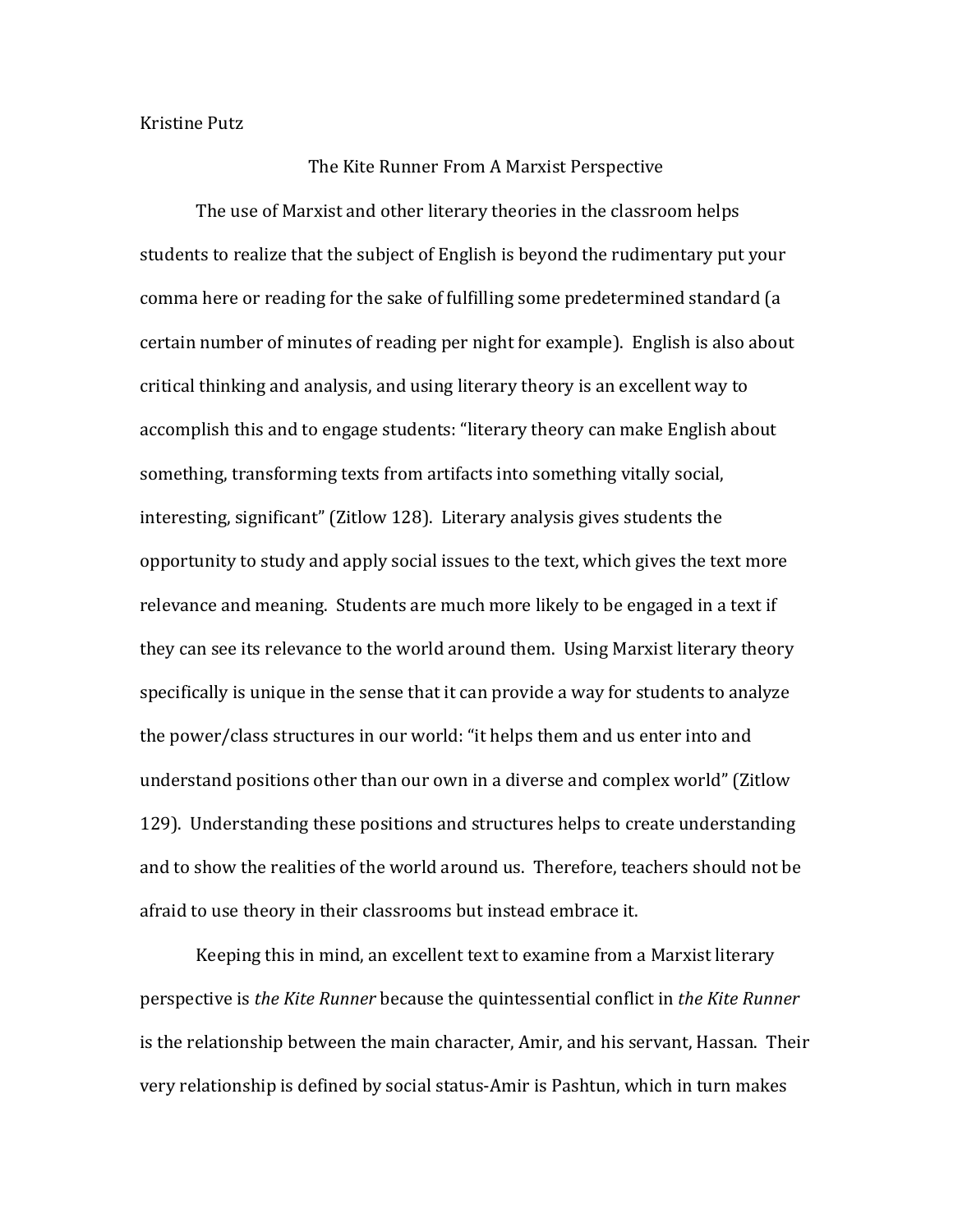him the wealthier, socially accepted Afghani. Hassan, on the other hand, is one of his family's servants, a Hazara who, because of his ethnicity, is the social outcast: "The primarily Shi'a, Dari-Speaking Hazaras live in the central highlands and have historically been the most politically and economically disadvantaged group" (Riphenburg 37). This provides a great opportunity for the teacher to examine the social and class structures within Afghanistan. The class could discuss the plight of the Hazaras and examine why they may have been selected to be at the bottom of the economic and social food chain.

Throughout the text, Amir is at war with himself. He wants to accept Hassan as a friend but doing so results in crossing class lines. Ultimately, his desire but inability to accept Hassan stifle their friendship and tear Amir apart. Amir is only at peace after he finds out Hassan is his half brother. Suddenly, his inability to accept Hassan is irrelevant because their class lines have already been crossed. Furthermore, his father made the sin of crossing them, not Amir. Therefore, he is absolved of his burden.

The students can use the relationship between Amir and Hassan, as well as their father's relationship with each of the boys, to examine how social structure affects their own lives. Have students ever denied being friends with someone or denied talking to someone because they were in a certain social or economic group? At this time, the teacher could ask students how they know people are in certain social groups. Overwhelmingly, the teacher will find students will say the "popular" kids in their school shop at brand name, expensive stores. Thus, it can be assumed that these "popular" students have extra money to spend on clothes and that price is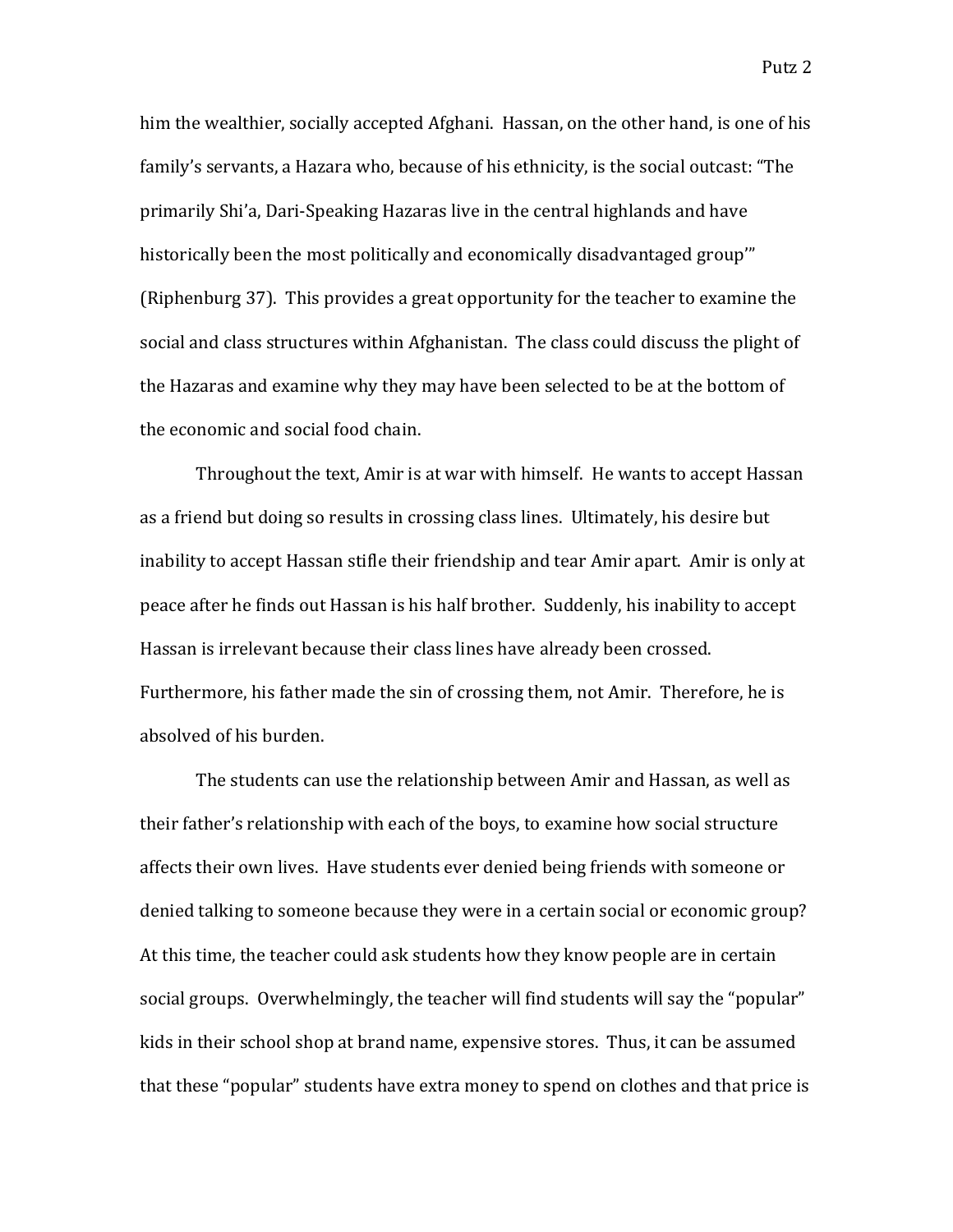not a factor. So, once again, the wealthy are on top, ruling the school so to speak. Students are provided with an excellent opportunity to be critical of their own lives and to examine how class structure is prevalent in their own cliques. Most students probably haven't made this connection before. I have found that this sparks great conversation amongst students in the classroom, especially at the high school age when social structure is so prevalent. As a teacher, it was wonderful to see my own students realize how much their lives are fueled by money and consumerism.

Though by the end of the book, the conflict is resolved, the two families, Amir's and Hassan's, are torn apart in the process. Amir and his father have an unusually close relationship with their Hazara servants Ali and his son Hassan. So unusual in fact, that it is often commented on by the other townspeople: "Lucky Hazara, having such a concerned master" (Hosseini 70). It's just this that leads to what ultimately results in the deterioration of the friendship between Amir and Hassan. Students can examine and discuss why this led to a deterioration of Amir and Hassan's friendship, as well as asking themselves the following question: Have you ever, or known anyone who has ever, lost a friendship because a friend crossed over to another social standing or clique? Why did this happen? This can be executed as a discussion or as an opportunity for a writing reflection that can be used as a tool for formative assessment.

Kite running is a popular sport in Afghanistan. The children fly kites and the object is to cut other kites down. The objective of the kite runners is to retrieve fallen kites, the ultimate prize being the last one fallen. In *the Kite Runner*, Amir is the kite flyer, while Hassan is the kite runner. Due to Hassan's Hazara ethnicity, he

Putz 3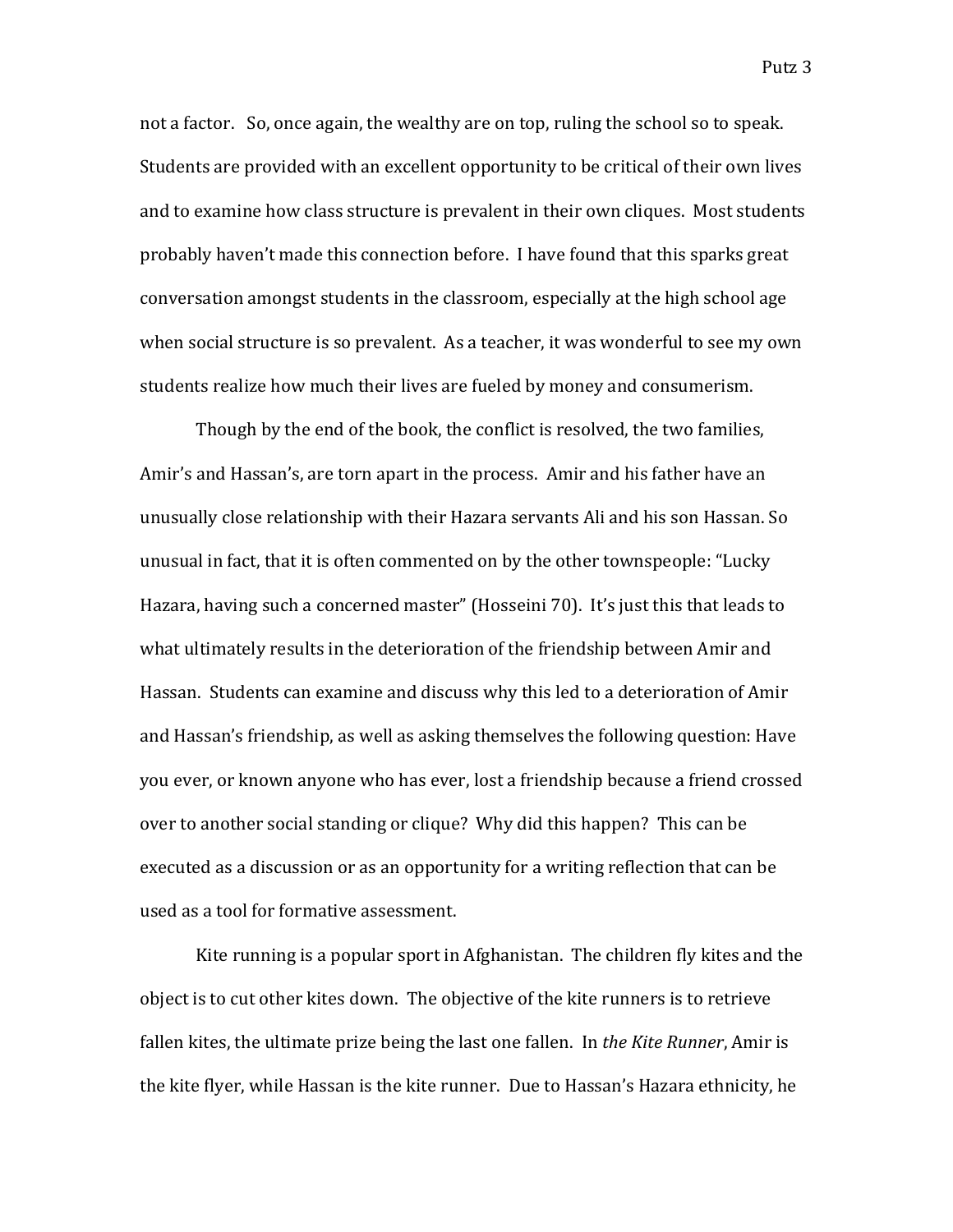cannot be more than a kite runner. The relationship between the kite flyer and the kite runner amplify the social and class differences between the two races. Amir is in charge because he is the kite flyer who is, quite literally, in the case of the kite, above Hassan. At Amir's command, Hassan is to retrieve the last fallen kite, almost a hybrid game of catch: "Pashtuns—saw Hazaras as infidels, animals, other" (Zabriskie 1). Hassan, like a faithful pup, responds: "'For you a thousand times over!"' (Hosseini 67). At this, Hassan, who is ever devoted, runs off to retrieve the kite for his master.

This opens up a plethora of areas for discussion. The class could learn about the sport of kite running in Afghanistan along with Afghan culture and life before the Taliban took over. Then, students could talk about, examine, compare and contrast life in Afghanistan pre-Taliban and during Taliban rule. The teacher should focus less on the Taliban rules and mistreatment of women because that would be more of a feminist discussion. Instead, the teacher should focus on who the Taliban were (ethnicity and religion) and how they're coming to power affected the lower class, the Hazaras:

The striking Pashtun dominance in the Taliban movement cannot be ignored.

The Taliban leader, Amir Mullah Mohammed Omar, and all but one member

of the supreme *shuna* (leading council) were Kandari Pashtuns. (Sullivan 96) Because the teacher is approaching the text from a Marxist standpoint, they should spend time examining and discussing this. There are a variety of articles the teacher could use as a resource and in the lesson on the plight of the Hazaras as a result of the Taliban. Some resources include: The Weekly Standard's article "Terror Against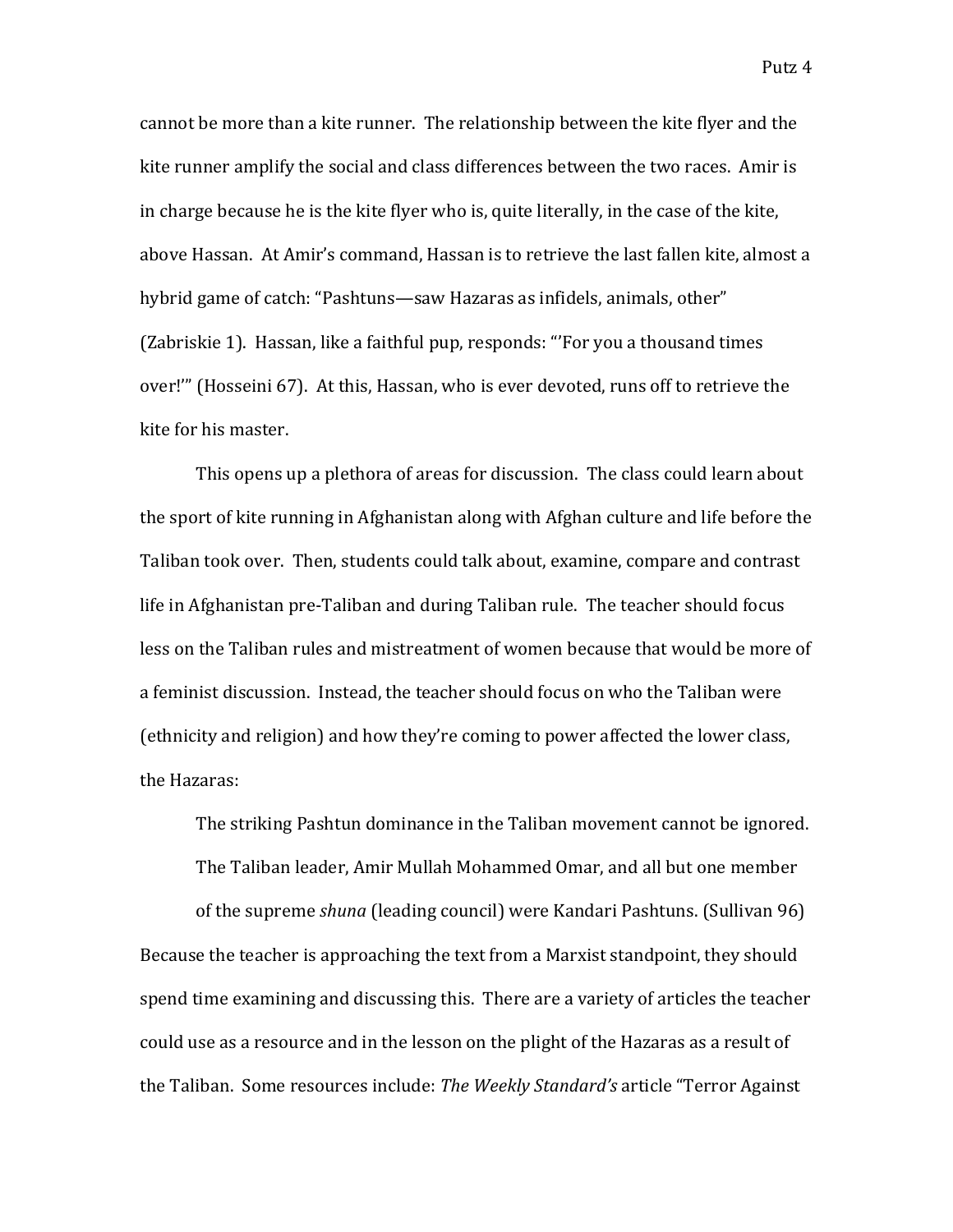Hazara Muslim Minority in Iran, Pakistan, and Afghanistan" and The *European Resettlement Networks* article "Afghan Refugees in Iran and Afghanistan".

Why is it the group was given so much power? They were the ethnic majority and thus the top of the socio-economic food chain. In fact, the Taliban, Pashtun, rise to power could have been largely motivated by recent rise to power of the minority:

The fall of the Najibullah communist regime was followed by dominance of the government in Kabul by Uzbeks. Tajiks, and Hazara/Shia for the first time in Afghan history and created anxiety among the Pashtuns who had dominated the government for over 300 years. (Sullivan 96)

Therefore, the teacher should examine the Taliban rise to power as a class struggle, a revolt against trying to flip the social and economic classes.

During the kite fighting tournament, Amir faces another threat—Hassan is exceptional at kite running, better than he, Amir, could ever hope to be: "I wasn't just slower than Hassan but clumsier too; I'd always envied his natural athleticism" (Hosseini 53). It is because he feels his dominance is being threatened that he, in his mind, begins to put Hassan back in his place and denies Hassan the very thing he desires most, Amir's friendship. In his search for Hassan, he justifies his search to others by referring to him as "his servant's son"; he does not even give Hassan the acknowledgement of a servant. Instead, he puts him down a notch even farther in social standing: He is merely the son of one of their servants.

Students could examine how this might relate to the anxiety felt by the Pashtuns when the Hazaras dominated the government. Like Amir, the Pashtuns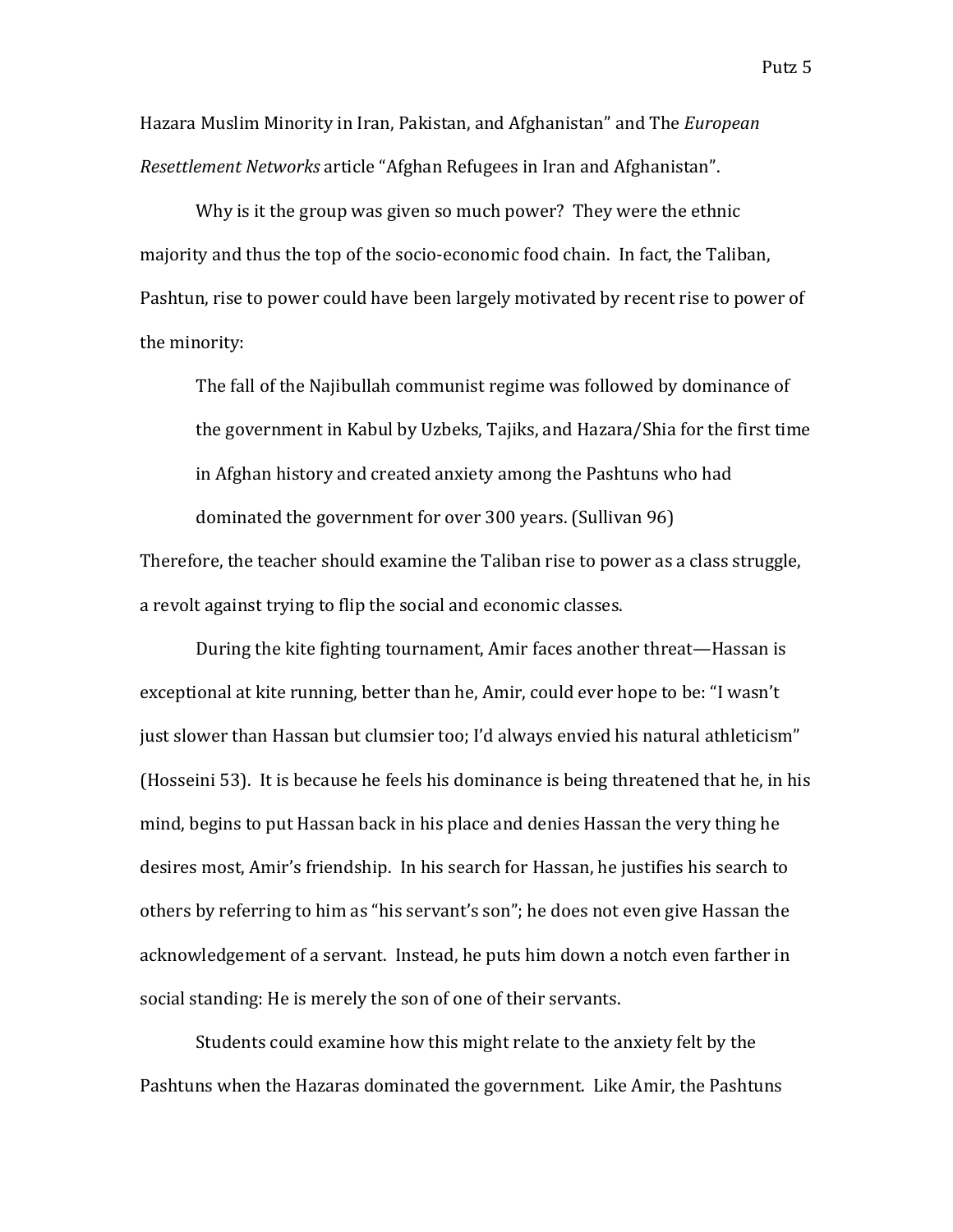were afraid that the lower class Hazara would prove better and dominate to them. In fact, Amir and Hassan's entire relationship and the kite running tournament specifically, could be an analogy to this very struggle and anxiety before the Taliban took over. This would be a great opportunity for a Socratic discussion about the relationships between the two characters. Analyzing the class and ethnic relationship between the two characters provides a way to relate the text specifically to the "real world" and thus increases the chances of student interest and enjoyment.

Amir finally finds Hassan being bullied by the richest of the rich kids in the neighborhood, Assef. Amir does not let himself be seen by the group because he is afraid of Assef. Meanwhile, Hassan, in his eternal devotion to Amir, refuses to give up the kite and Assef rapes him. Although Amir can hear everything, he stays out of sight. Amir could have stopped it but doesn't. Why? Because deep down inside, it satisfies him—not sexually but mentally. Assef's actions lower Hassan's worth again, so Amir no longer needs to feel threatened.

Consider Assef for a moment: "Born to a German mother and Afghan father, the blond, blue-eyed Assef towered over the other kids" (Hosseini 38). Although Assef is part Afghani, he displays Aryan qualities, which were the ideal in Germany during Hitler's time of power. This can't be discounted as a mere coincidence. Assef is meant to encompass both the power and wealth of his family in Afghanistan as well as a perhaps more threatening and eerie description that reminds the reader of Nazi Germany. Both things set him apart physically and economically—he is

Putz 6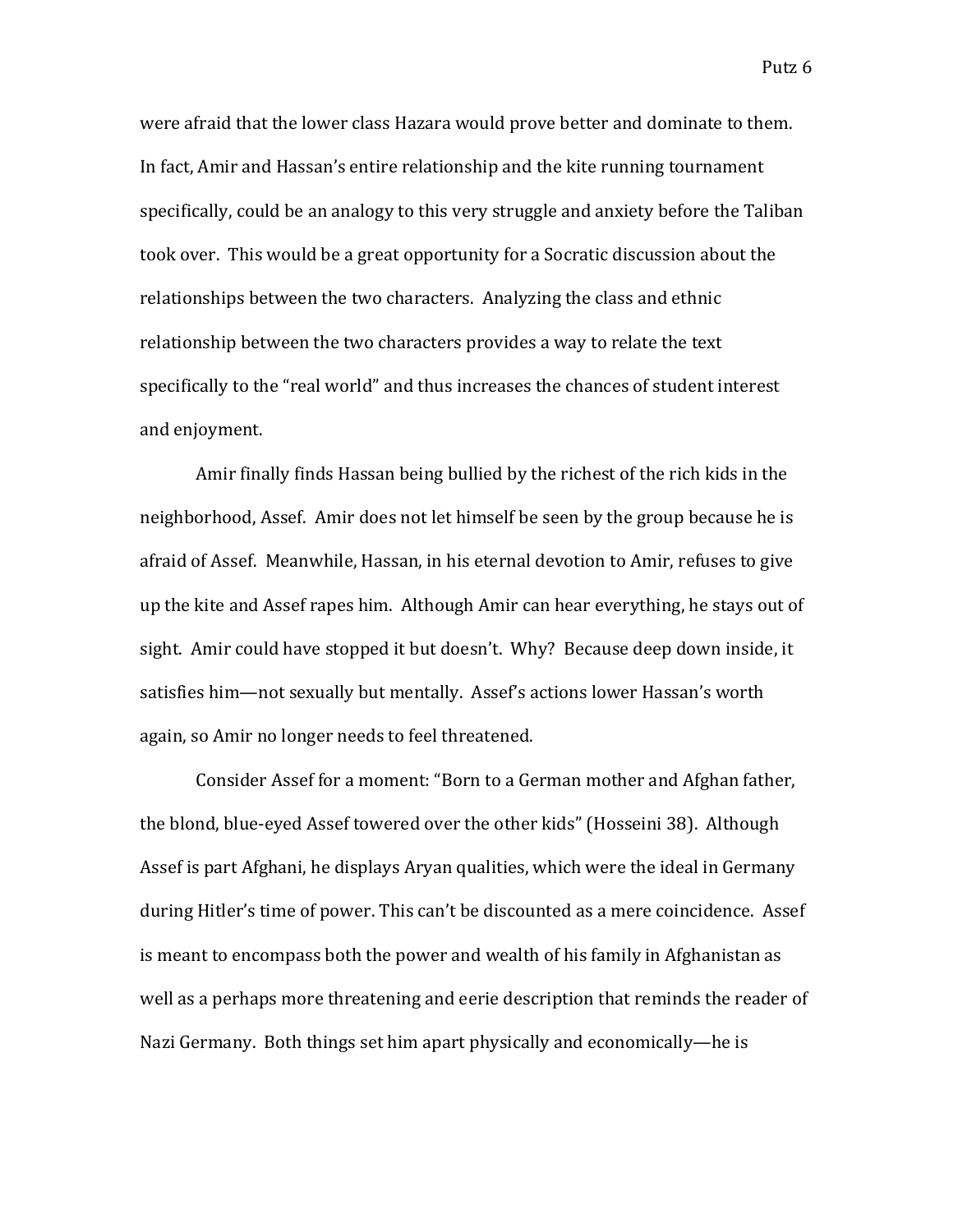dominate in both: "His family lived a few streets south of our home, in a posh, highwalled compound with palm trees" (Hosseini 37).

The teacher should take time to examine and discuss Assef and pose the following questions: Why does Assef have a German mother and Aryan qualities? What is the purpose of this? How does his heritage and appearance play into his character's development and ultimately his "top dog" mentality? Asking these questions helps the student to think more critically about the text and to examine the role that heritage and socioeconomic status plays in this novel and in the development of the characters.

Assef, like Amir but perhaps more consciously, gains his self worth out of being dominate economically and physically. Hassan threatens him even more than Hassan threatens Amir because if Hassan appears better than Assef at something, kite running for example, Assef's entire social structure threatens to crumble. So his act of raping Hassan does two things: It asserts his dominance both literally and metaphorically. Assef must remain on top; even if that means crushing people like Hassan in the process: "Hassan didn't struggle. Didn't even whimper...I caught a glimpse of his face...It was a look I had seen before. It was the look of a lamb" (Hosseini 76). Because of his status as an inferior Hazara, Hassan accepts his fate, perpetual domination, which also seems to be the fate of the Hazara in modern day Afghanistan.

As earlier stated, Amir sees the rape happen and turns away, which is similar to how the Pashtuns (the upper class of Kabul) turn away from the plight of the Hazaras: 

Putz<sub>7</sub>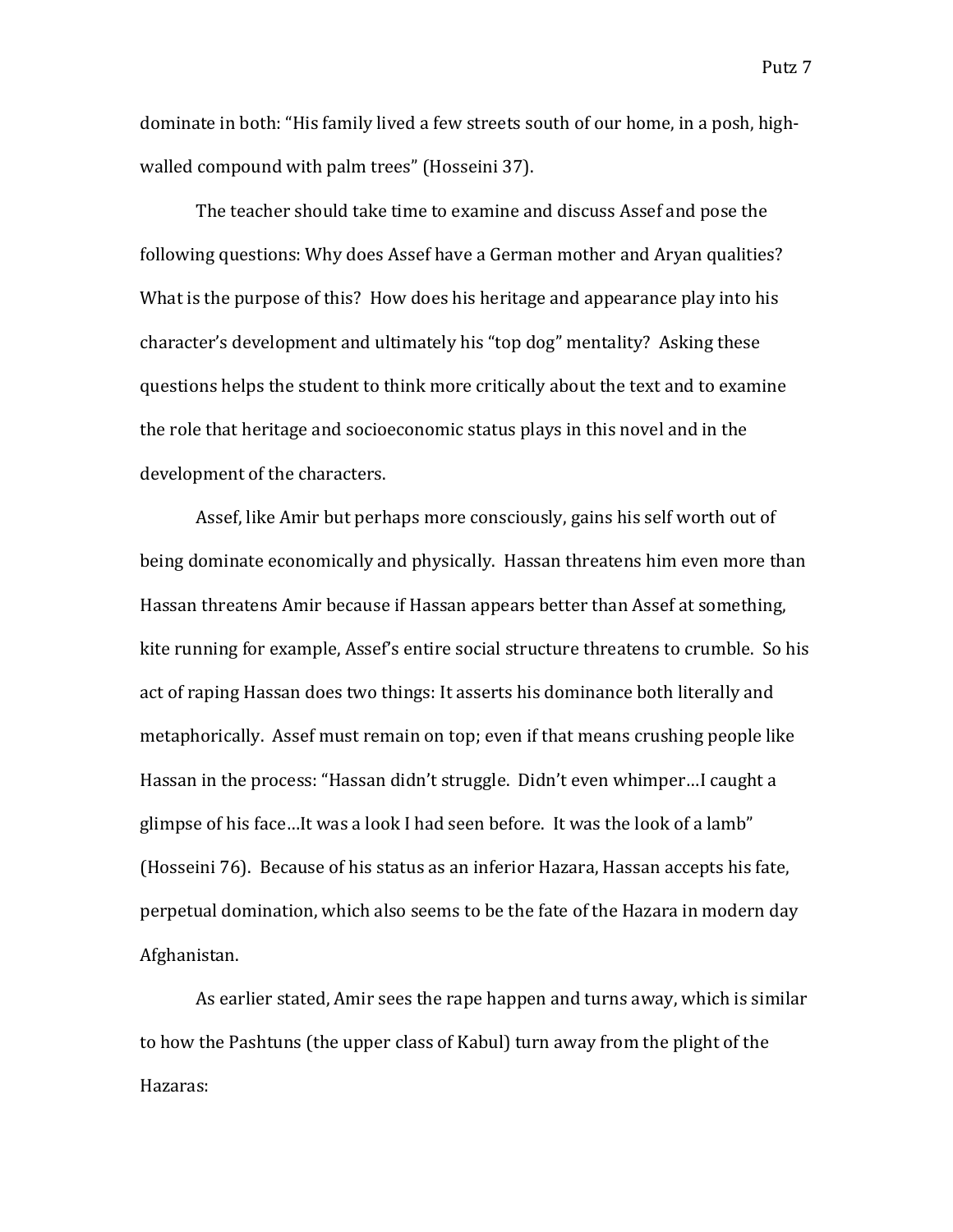They have a reputation for industriousness yet work in the least desirable jobs. Their Asian features-narrow eyes, flat nose, broad cheeks-have set

them apart in a de facto lower caste, reminded so often of their inferiority that some accept it as truth.  $(Zabriskie 1)$ 

Pashtuns know the Hazaras' suffering is unjust but interrupting would disrupt and compromise their way of life. If Amir interrupts or stops the rape of Hassan, life as he knows it risks being compromised because he risks two things: Being raped himself and losing the blue kite that Hassan had run for him, which, in his mind, is the key to his father's love and affection: "Maybe Hassan was the price I had to pay, the lamb I had to slay, to win Baba" (Hosseini 77). Amir uses Hassan as an object, a commodity, in order to achieve his goals.

At this point, the teacher can help the students to examine how the Hazara in Afghanistan, like Hassan, have been used as pawns and scapegoats by the economically and socially superior Pashtuns, Sunni Muslims, who have used the Hazaras' ethnicity and religion, Shi'a Muslims, against them. Evidence of this in the book can be supported with details of actual events in Afghanistan that are glossed over in the book. For example, when referring to the massacre of Hazaras that happened in 1998, the book merely says: "in 1998, they massacred the Hazaras in Mazar-i-Sharif" (Hosseini 213). The teacher should take this opportunity to supplement the students with reading information and discussion to examine in depth the significant role that class and ethnic status, which goes hand in hand with class in Afghanistan, plays in the country. A good example of this would be the following excerpt from an article examining the massacre: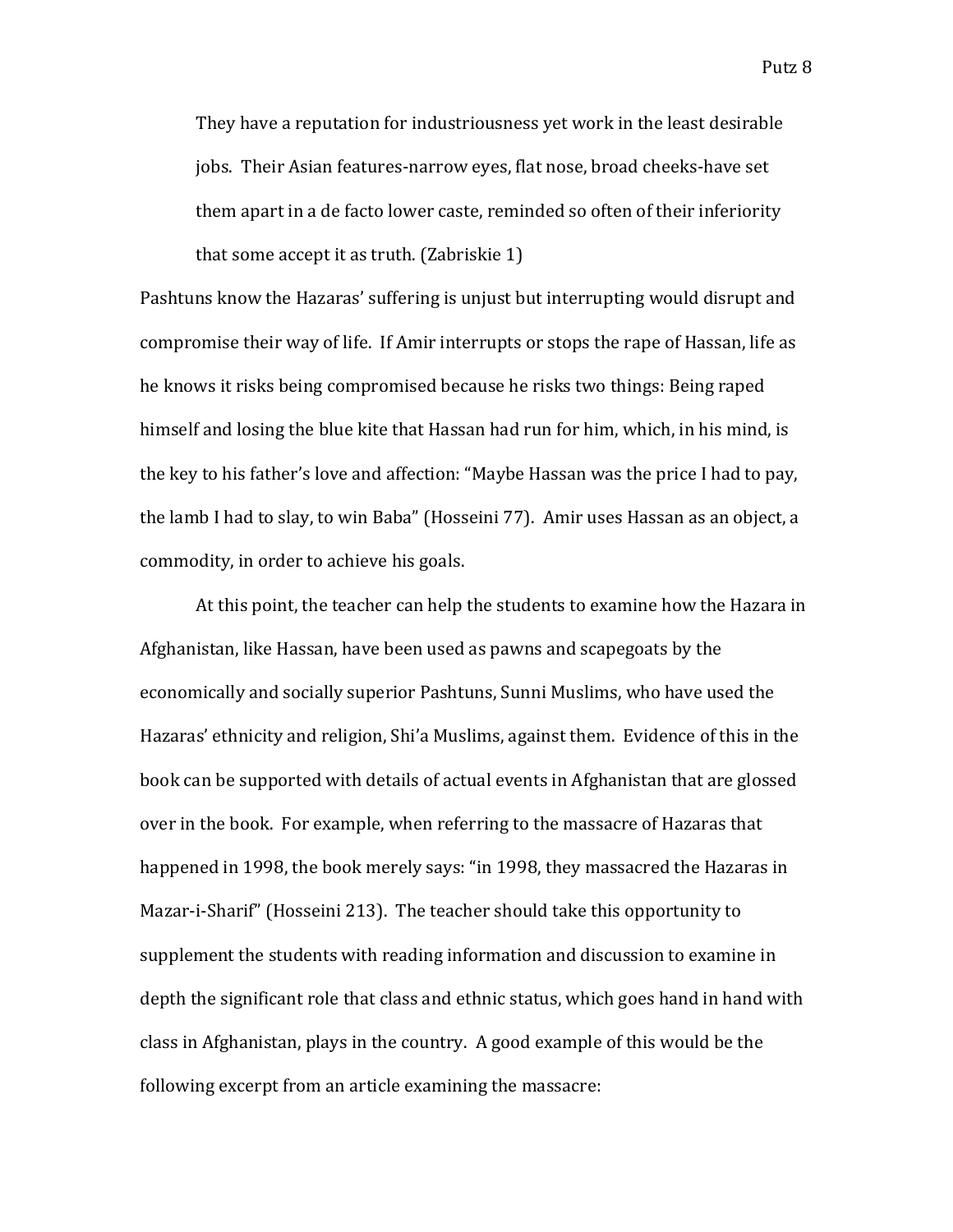Taliban forces carried out a systematic search...During house-to-house searches, scores and perhaps hundreds of Hazara men and boys were summarily executed, apparently to ensure that they would be unable to mount any resistance to the Taliban. (Afghanistan 2)

It is only with a more in-depth look at events like this that relate back to the book, that students can truly be able to look at and analyze how much class has infiltrated Afghanistan culture and fueled its conflicts. The teacher could also use this as an opportunity to discuss class relations in the U.S. and discuss: Have any races or groups of people been used as scapegoats by the U.S.?

Once the kite is retrieved, Amir has the thing that he wants, and he casts Hassan away like a dirty rag. In fact, his consideration towards Hassan is shockingly small to nonexistent: "He had the blue kite in his hands...And I can't lie now and say my eyes didn't scan it for any rips...he steadied himself. Handed me the kite" (Hosseini 78). Although Amir might have some feelings of friendship towards Hassan, his upbringing in a class/ethnically separated society, keeps him from caring too much. He pretends not to notice what happened to Hassan or the pain Hassan was in because doing so would be admitting that the class structure and values on which his family's wealth and success are based on are unjust.

For the remainder of the book, Amir is at war with himself. There is the part of him that wants to tell the world of the injustice that happened to Hassan, and there is the other part of him that knows what the implications of such a confession would be. He risks bringing attention to injustice and "stirring the pot" of gossip and anger within the community. After examining how deeply rooted the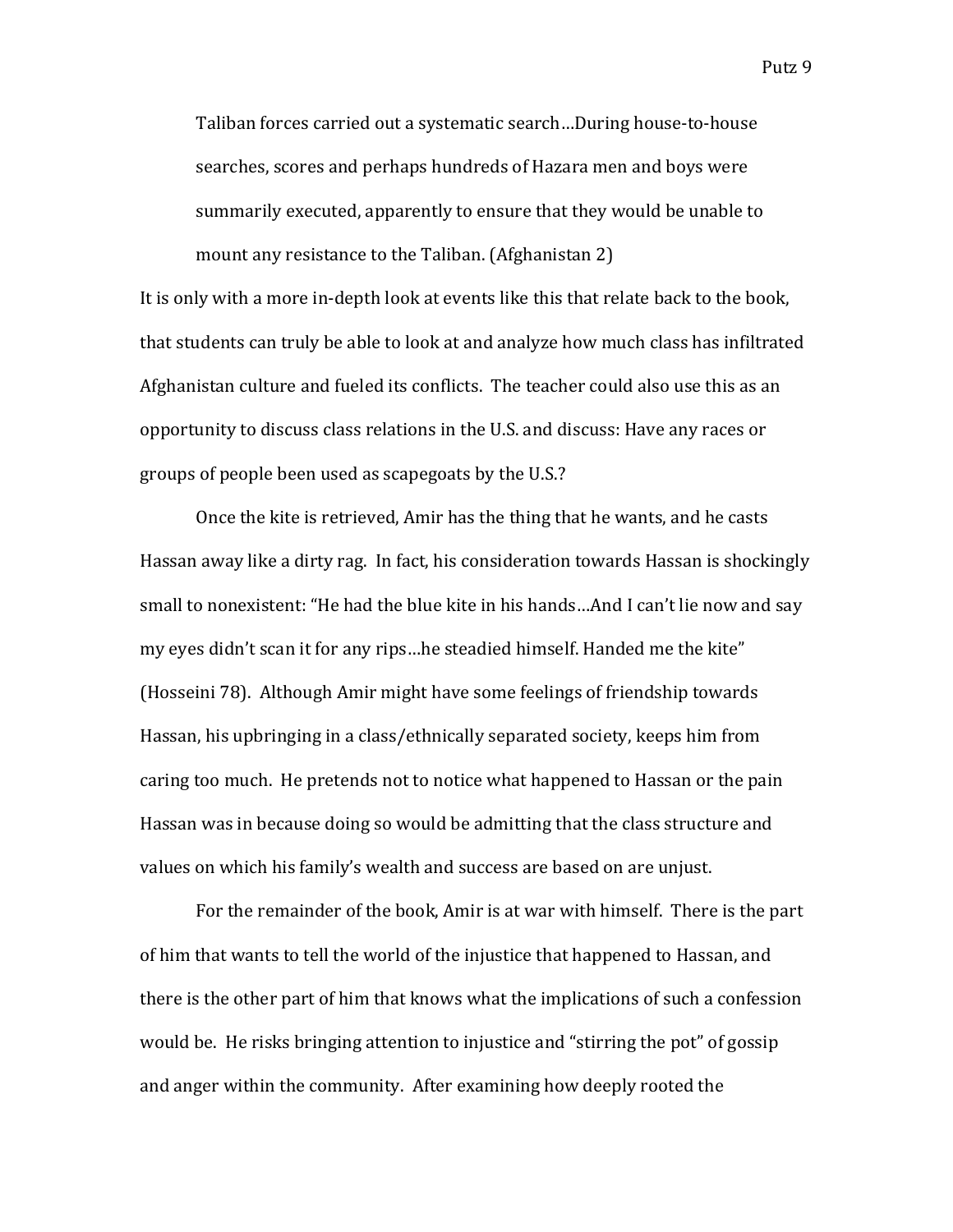Putz 10

ethnic/class conflict is in Afghanistan, students should be able to better understand and examine what Amir is going through. Without this understanding, it is easy for the reader to feel angry with Amir and how he is handling the events in his life, which can cloud the reader's ability to give the book a true analysis.

Slowly, Amir's inner conflict with class and injustice tears him and Hassan apart. Amir withdraws from Hassan because Hassan is a constant reminder of what he failed to do (the right thing). "Hassan milled about the periphery of my life after that. I made sure our paths crossed as little as possible, planned my day that way" (Hosseini 88). Hassan wants to spent time with Amir, but because Amir has chosen to embrace his father's love and affection, the privileges of his class and acceptance, Amir rejects Hassan continually. It isn't until Amir tells Hassan to leave him alone for good that Hassan, an ever-faithful pup, obeys and leaves his master alone.

Students can use the literary theory of Marxism to analyze Amir's actions indepth and to make sense of the rest of the book. Consider Amir's relationship with Hassan's son, Sohrab, for example: Why does he feel the need to rescue him 20 vears later? Does his adoption of Sohrab serve as an atonement? Has Amir finally been able to cross over social and class barriers or is his acceptance of Sohrab due to the fact that Amir finds out Hassan is his illegitimate half brother and thus half Pashtun?

Ultimately, Amir's repentance comes from his father's actions. Throughout the book, Amir is struggling with his relationship with Hassan: Are they friends or servant and master? Amir struggles with crossing over class lines and the implications of doing so—the entire social structure that he grew up with, life as he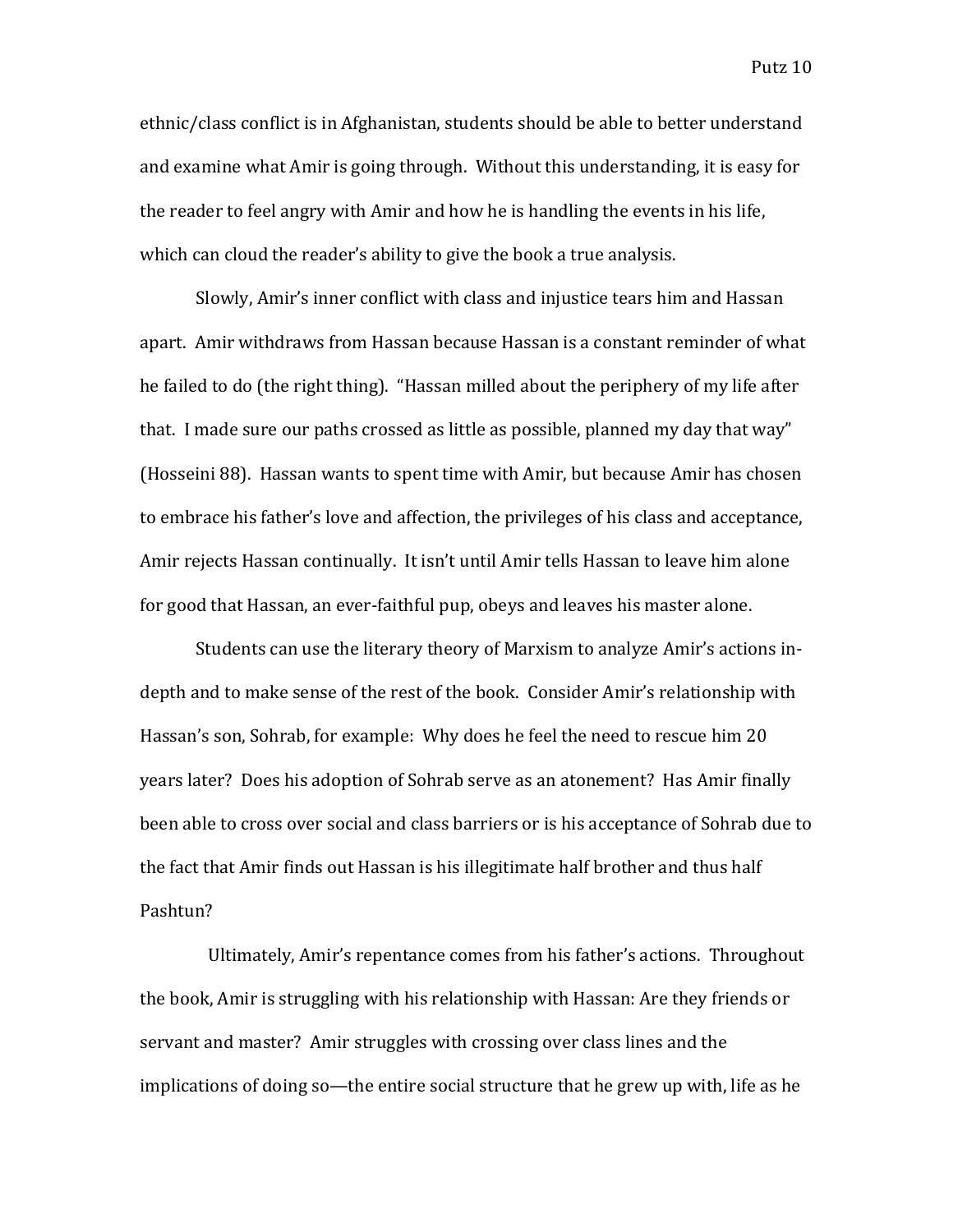knows it, would be compromised. However, Amir is granted with a sort of gift when he finds out that Hassan is actually his half brother:

> I was learning that Baba had been a thief. And a thief of the worst kind, because the things he'd stolen had been sacred: from me the right to know I had a brother, from Hassan his identity, and from Ali his honor. (Hosseini 225)

The "wrong" of crossing class lines had already been committed by Amir's father, Baba, when he fathered Hassan with Ali's Hazara wife. It is with that realization that Amir is truly freed from his inner turmoil and is left with the task of retrieving Hassan's son, his nephew, from Afghanistan. It is because of the realization that Hassan's son is in fact part Pashtun, family, that Amir finally decides to rescue him.

This part of the book and Amir's repentance so to speak, opens up a great opportunity for debate and analysis within the classroom. Students can be presented with the information above and come to their own conclusions, which teach them to think critically about the book and the characters. The teacher could approach the end of the book in a few ways. The first would be a Socratic discussion where students can work together to debate and form their opinions, which teaches them how to collaborate and how to be open-minded when forming their own conclusions. The second way is a debate. Students could pick one of two sides: The end of Amir's inner turmoil comes from himself and his own actions or that it comes from the realization that Hassan is his half brother. A debate would teach students to think critically about the text but also how to gather information and support to prove their viewpoint, which would be beneficial in the sense that it prepares them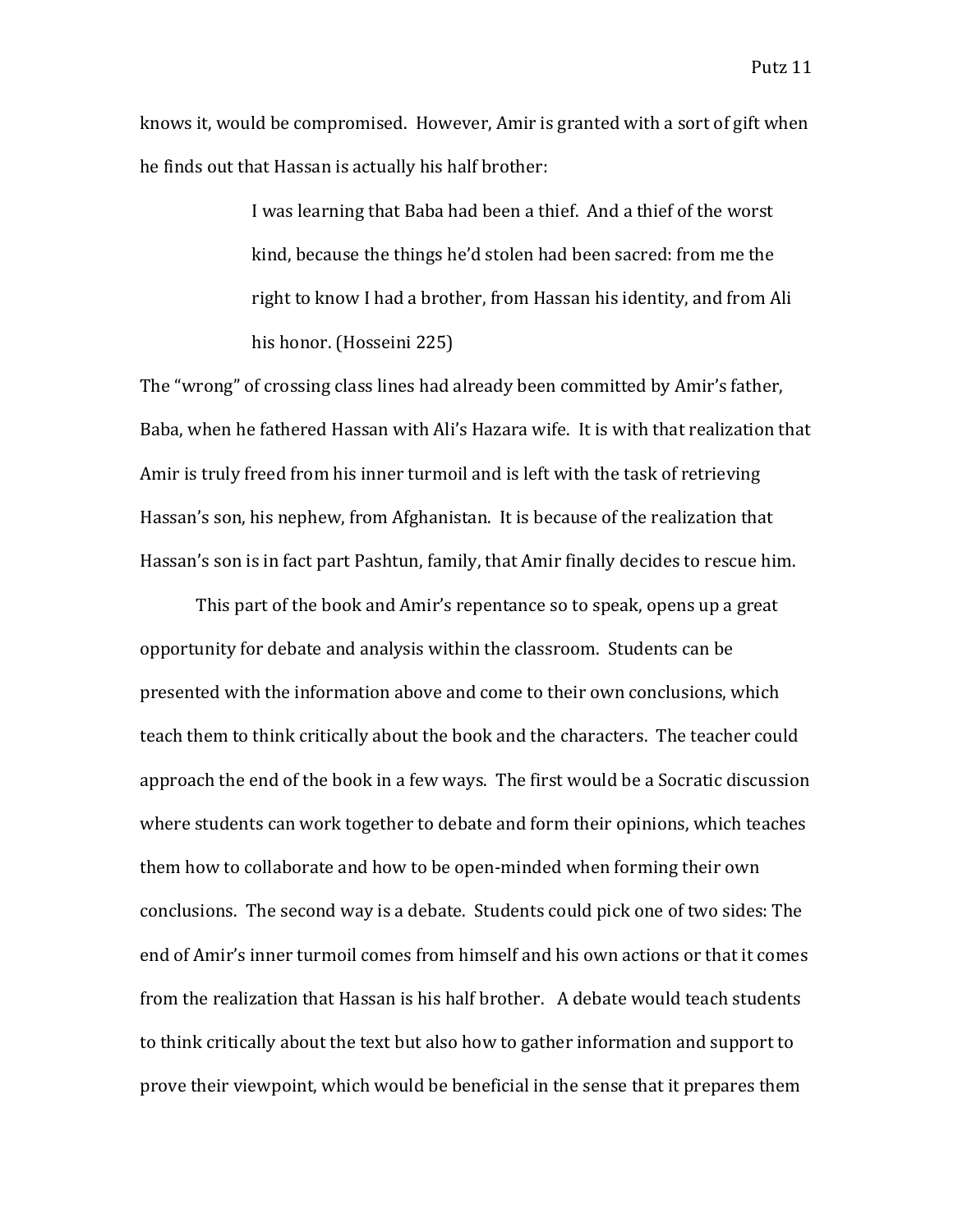for learning in the post-secondary classroom. Regardless of how the teacher decides to end the discussion of the book, however, the use of a literary lens to analyze the book and create lessons will help the students to better understand the information presented to them.

Dierdre Paul states in her review of Appleman's book *Critical Encounters in High School English: Teaching Literary Theory to Adolescents*, "I find many benefits arise from young people's ability to sift through the information that bombards them daily to arrive at reflective, open-ended conclusions" (79). Just as students are bombarded with information in their daily life, they are also bombarded with information in *the Kite Runner.* Using a literary theory as a guide for looking at and analyzing a text not only serves as a good jumping off point, but it also provides a focus for the students and the teacher. Having a focus helps students to better make sense of and analyze the material because otherwise, they're not sure what to look at: Amir's relationship with his father? Afghan immigration? The Taliban? Kite Running? Students in today's classroom have a limited attention span and having a focus such as a literary theory will make it that much easier for them to make sense of the novel and the teacher's lesson. A literary theory provides an in-depth analysis of a few things instead of a scattered and brief analysis of everything.

## Works Cited

"Afghanistan: The Massacre in Mazar-I Sharif." *Human Rights Watch* 10.7 (1998). Web. 7. Dec. 2014.

Barry, Peter. *Beginning Theory: An Introduction to Literary and Cultural Theory.*